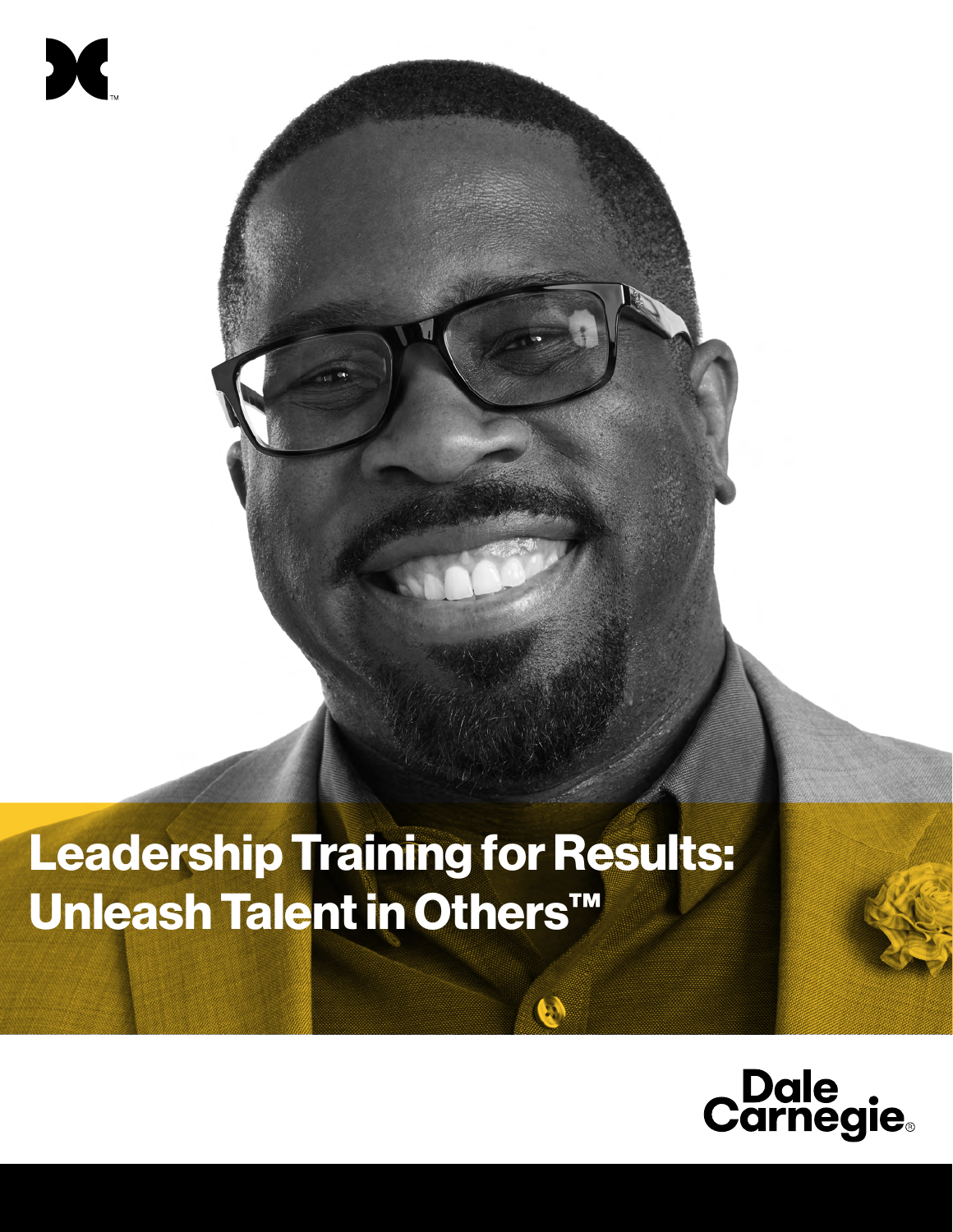# Leadership Training for Results: Unleash Talent in Others™

Employees are looking to you. They are looking to you as their manager to solve problems, guide them through change, and grow their careers. Employees are looking to you to inspire and instill confidence, all while facilitating teamwork and collaboration. They need you to empower them to get the work done and engage them so they go the extra mile. Your employees need a lot! The demand is tremendous! That means to be a successful leader in today's workplace you must bring the right set of skills and attitudes to engage, retain, and achieve results through your team.

Dale Carnegie's unique relationship-centered approach to leadership development provides you with a comprehensive toolkit that will help you become the type of leader required in today's workforce. This program combines the crucially important hard skills and proven behaviors that leaders need, while also focusing on adopting the right attitudes required to be an engaging leader.

Get the full set of capabilities that you need, and work through Dale Carnegie's Leadership Success Model to get the most out of your team. Join us for *Leadership Training for Results: Unleash Talent in Others™.*

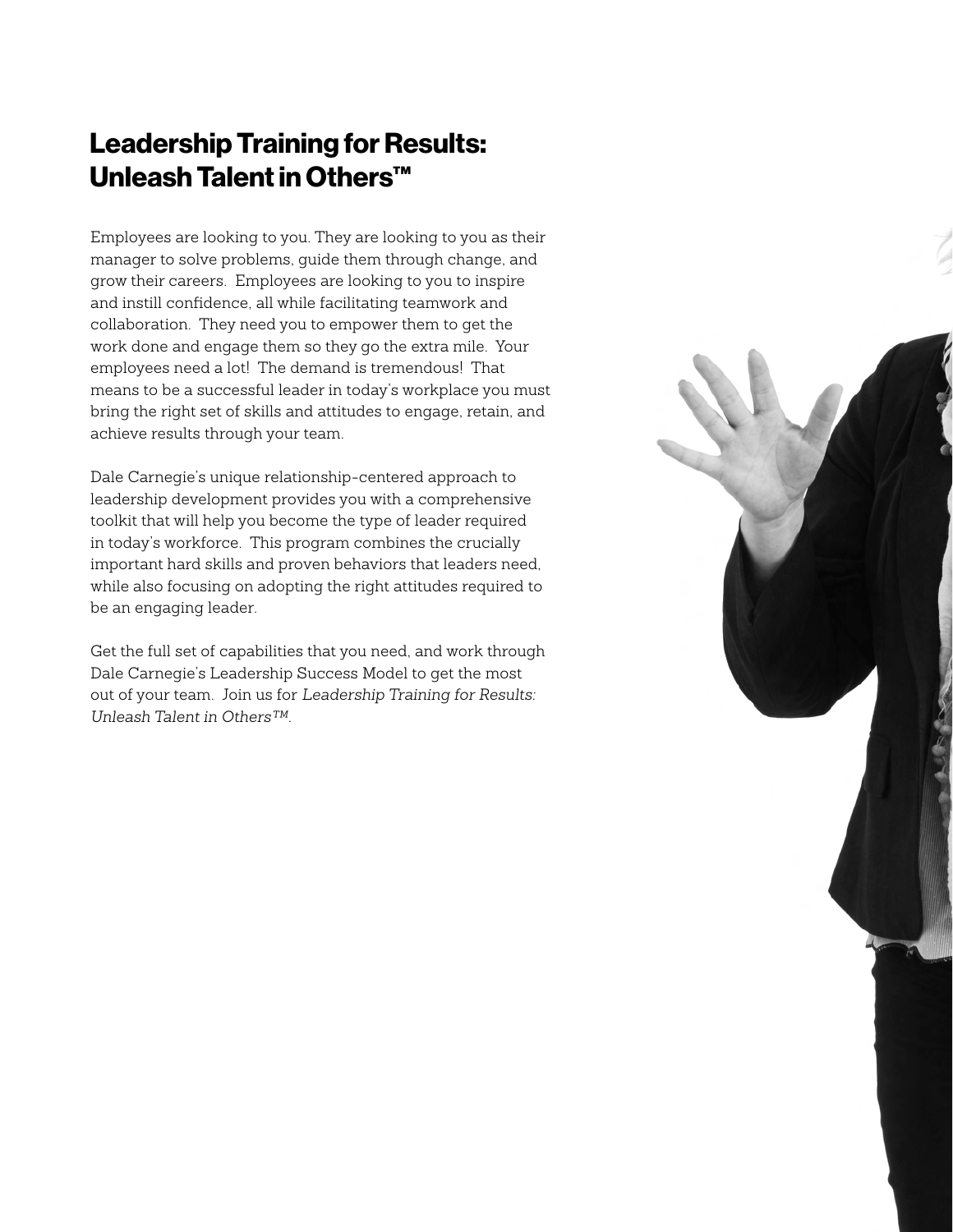

# Leadership Competencies Covered

### Self-Aware

• Confident

### Accountability

- Honesty and Integrity
- Manages Progress Towards Goals
- Makes Effective Decisions

# Others-Focused

- Inspiring
- Effectively Communicates
- Fosters Teamwork and Collaboration
- Fosters Employee Engagement
- Facilitates Change
- Works Cooperatively

### **Strategic**

- Innovative
- Solves Problems
- Forward-Focused

## Who Should Attend

Leaders and managers who have experience and want to take the capabilities and performance of themselves and their teams to the next level to improve their results.

### Format

3 Days or 8 Weeks

# Leadership Training for Results: Unleash Talent in Others

For the most up-to-date listing of class schedules and more information, please visit us online at: **dalecarnegie.com**